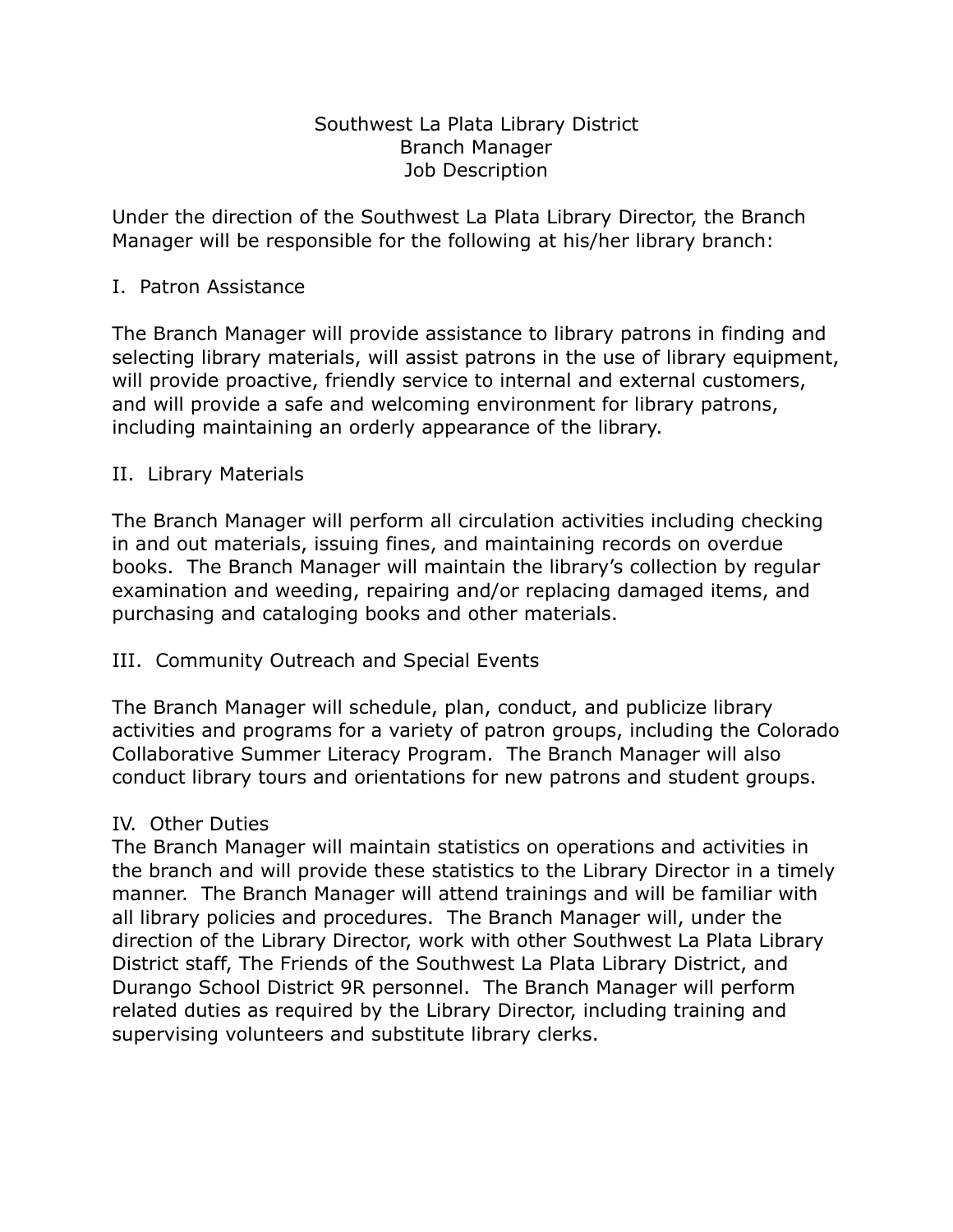## EDUCATION AND EXPERIENCE

A Bachelor's degree from an accredited college or university is required. At least three years of increasingly responsible library experience is desired.

## REQUIRED KNOWLEDGE, SKILLS, AND ABILITIES

## **Knowledge of:**

- Current public service principles, practices and methods
- Operational characteristics of library equipment and tools
- Current trends in library services
- Principles and procedures of record keeping and timely report writing

# **Ability to:**

- Operate a variety of library equipment, including computers, in a safe and effective manner.
- Work independently in the absence of supervision.
- Understand and follow oral and written instructions.
- Communicate clearly and concisely, both orally and in writing.
- Establish and maintain effective working relationships with those contacted in the course of work, especially with 9-R personnel located at the Branch.
- Make sound decisions.
- Interact in a positive manner with staff and the public.
- Learn online systems and databases

# **Physical Activities:**

*Note: The physical demands described here are representative of those that must be met by an employee to perform successfully the essential functions of this job. Reasonable accommodations may be made to enable individuals with disabilities to perform the essential functions.* 

- Handling of files including floor to waist and overhead lifting;
- Ability to lift, push and move office supplies weighing up to 20 pounds;
- Ability to bend, stoop, stretch, reach, carry, grasp and turn objects;
- Ability to stand, sit, and walk for up to 60 minutes at a time;
- Frequent use of phone handset and repetitive use of hands and fingers to operate office equipment, use computer keyboard, computer mouse, and to perform other office tasks;
- Acceptable eyesight to read printed material, a computer monitor, and to operate office equipment;
- Acceptable hearing to communicate with others in person or through telephonic means;
- Acceptable verbal and conversation skills to effectively communicate with others via the phone, at meetings and to greet and assist visitors;